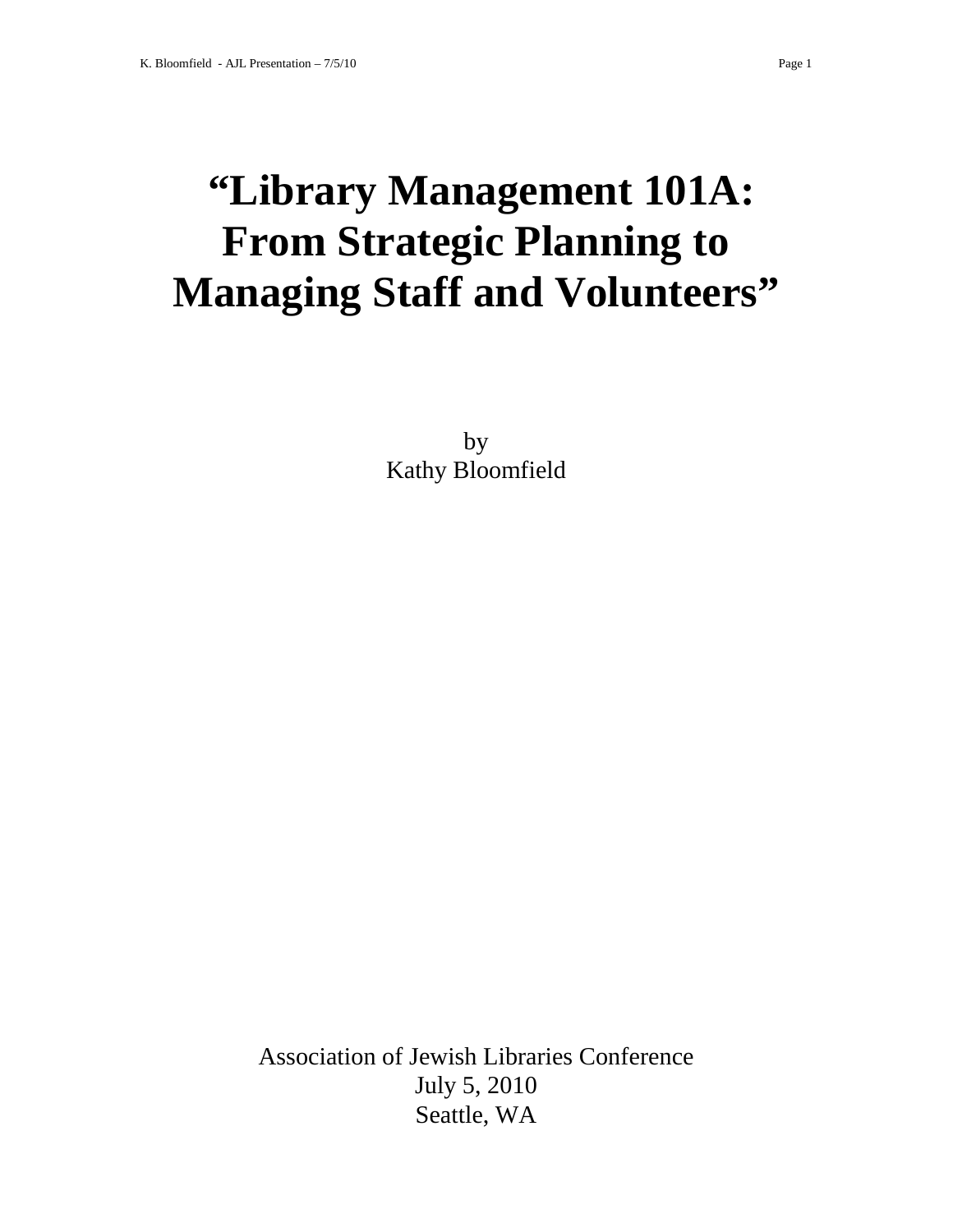# **Library Management 101A: From Strategic Planning to Managing Staff and Volunteers**."

## by Kathy Bloomfield President & Founder, forwordsbooks.com

I had the pleasure of sitting next to our AJL President, Susie Dubin, at the 2009 Award's Banquet. Some might call it *bashert*, others might call it something else, but before I knew it, I was discussing the possibility of combining my managerial experience and my Temple President experience to teach a class at the 2010 AJL Conference. So here it is, God and Suzie working in mysterious ways.

I am excited to be merging my passion for children's literature with my more than 35 years of experience in business and nonprofit management to assist you in understanding the "business" of running your libraries a little better. Most importantly, I hope to help you understand what your lay leadership is looking for from you in your capacity as a Jewish librarian and how to make yourself and the library relevant in the synagogue and school environment.

A short disclaimer: Any one of the topics we are going to discuss today could be the subject of a full day or a full week workshop. Entire schools are devoted to the subject of Business Management, as you are well aware. My purpose today is to try to give you a taste of what being a manager is all about and to allow you to see how important your understanding of these concepts is to insuring that your synagogue or school board sees the library as a priority in their institution.

As we heard during our Keynote address last evening, the world is undergoing huge shifts – socially, economically, and in every other way. Judaism is also shifting. As I look out over this rapidly changing world, I see opportunity everywhere for people who understand that:

- parents want more from Judaism than just a place to drop off their children for Hebrew School,
- young adults want more than just a place to go for the High Holidays
- seniors, are looking for a place to "give back" and interact not to be babysat.

We librarians, keepers of the books, have an important role to play in welcoming new members, nurturing creativity in young people and creating opportunities for new leaders. Am I dreaming? I do not think so. I hope not.

This workshop is about learning to be managers and potential leaders, so let us begin to do that.

## **Challenging the System: "I'm not afraid, Rabbi," Hershel said. "If I can't outwit a few goblins, then my name isn't Hershel of Ostropol."[1](#page-13-0)**



As I was preparing for this session, I found two articles that helped me set the tone for today's workshop. The first from *Special Libraries Journal* was entitled "Is it Possible to Educate Librarians as Managers?"[2](#page-13-1) "That's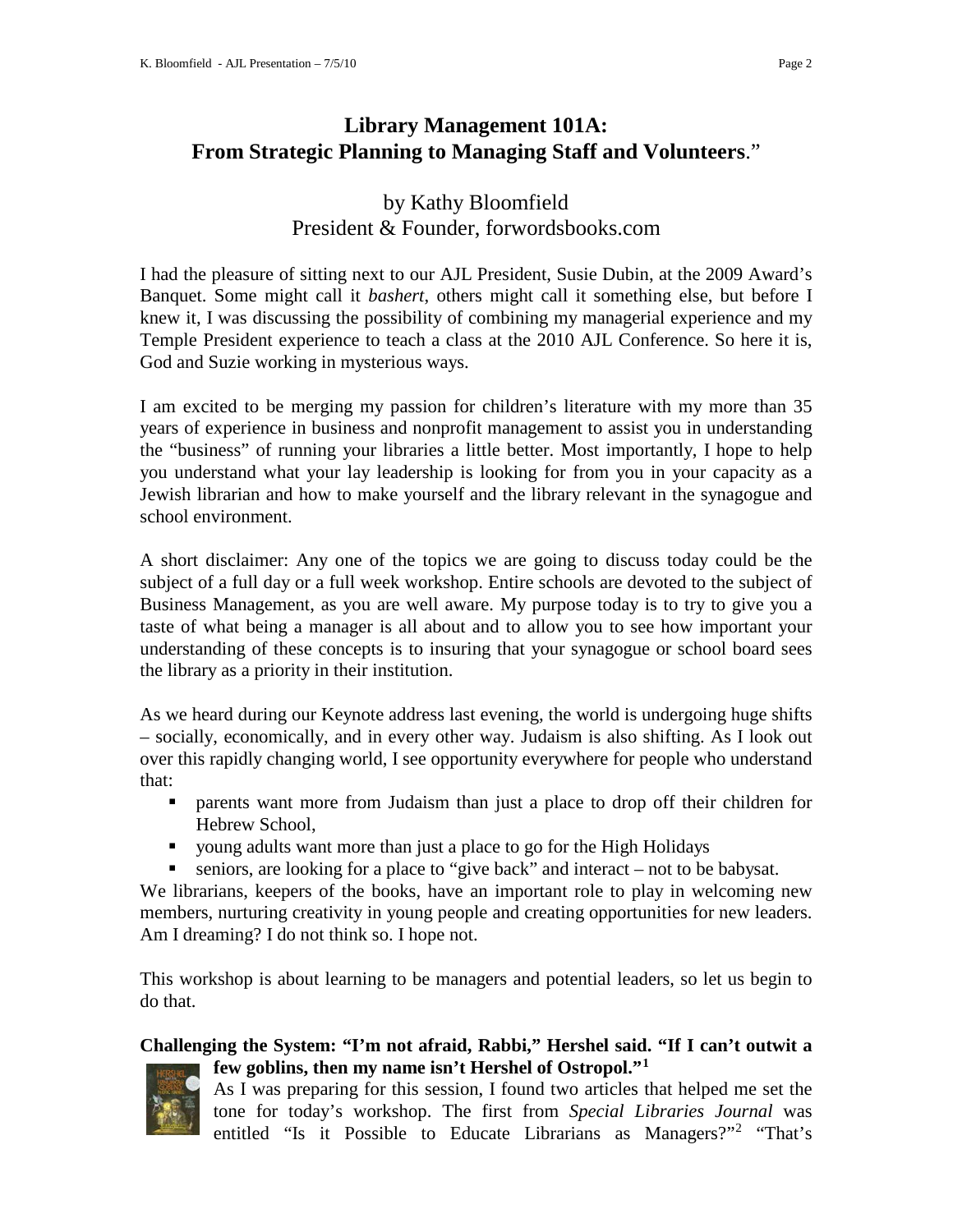interesting," I thought. "I will be working with a highly knowledgeable, very organized, exceedingly skilled group of people, who happen to be librarians. They also have all the management capabilities anyone would need. How difficult can it be to educate them to be managers?"

In my many years in business, I have heard all of the following statements (some of them about me):

- People are "born" managers.
- People can learn to be managers.
- Some people will never learn to be managers.
- Some people prefer not to be managers.
- Some people cannot be managers because they are: too young, too old, female, male, college educated, not college educated, under-experienced, overexperienced, black, white, Hispanic, Asian, [Fill in the blank.]

Have you ever heard any of these statements?

I do not believe, however, I have ever heard that a librarian was any more or less capable of being a manager than any other person. In fact, I offered to provide this session because I felt that librarians needed these skills now more than ever.

That article set me in search of a way to connect librarians to management using the one thing I know they are passionate about – books. Of course, if I am involved, it is not going to be just any books, it's going to have to be a children's book or two. I found exactly the article I was searching for in *The Journal of Leadership and Organizational Studies*. "Leadership in Children's Literature: Qualitative Analysis from a Study Based on the Kouzes and Posner Leadership Framework."[3](#page-13-2) BINGO! I now have the ideas in hand to teach the skills you already have inside to be excellent managers at your synagogues and schools and the books to cement those concepts into your souls. We are – literally – in business.

Back to that little issue of whether librarians can be managers, if we look at this as a challenge, let us consider ourselves like Hershel of Ostropol in **Hershel and the Hanukkah Goblins**, [4](#page-13-3) and use all of our wit and wisdom to outsmart the demons who think that librarians cannot be managers.

## **What defines a manager in an organization?**



A manager is an individual who Plans, Organizes, Directs, and Monitors what takes place within their area of responsibility. Those are the basics – Planning, Organizing, Directing and Monitoring. That is not so difficult, right?

Which of those tasks do you incorporate into your daily activities at your library? During this workshop, we are going to focus on each of these tasks and look at what they involve.

As we do this, I want you to think about the role of the library in your synagogue and how you can demonstrate to your lay leadership that the synagogue library is an asset in their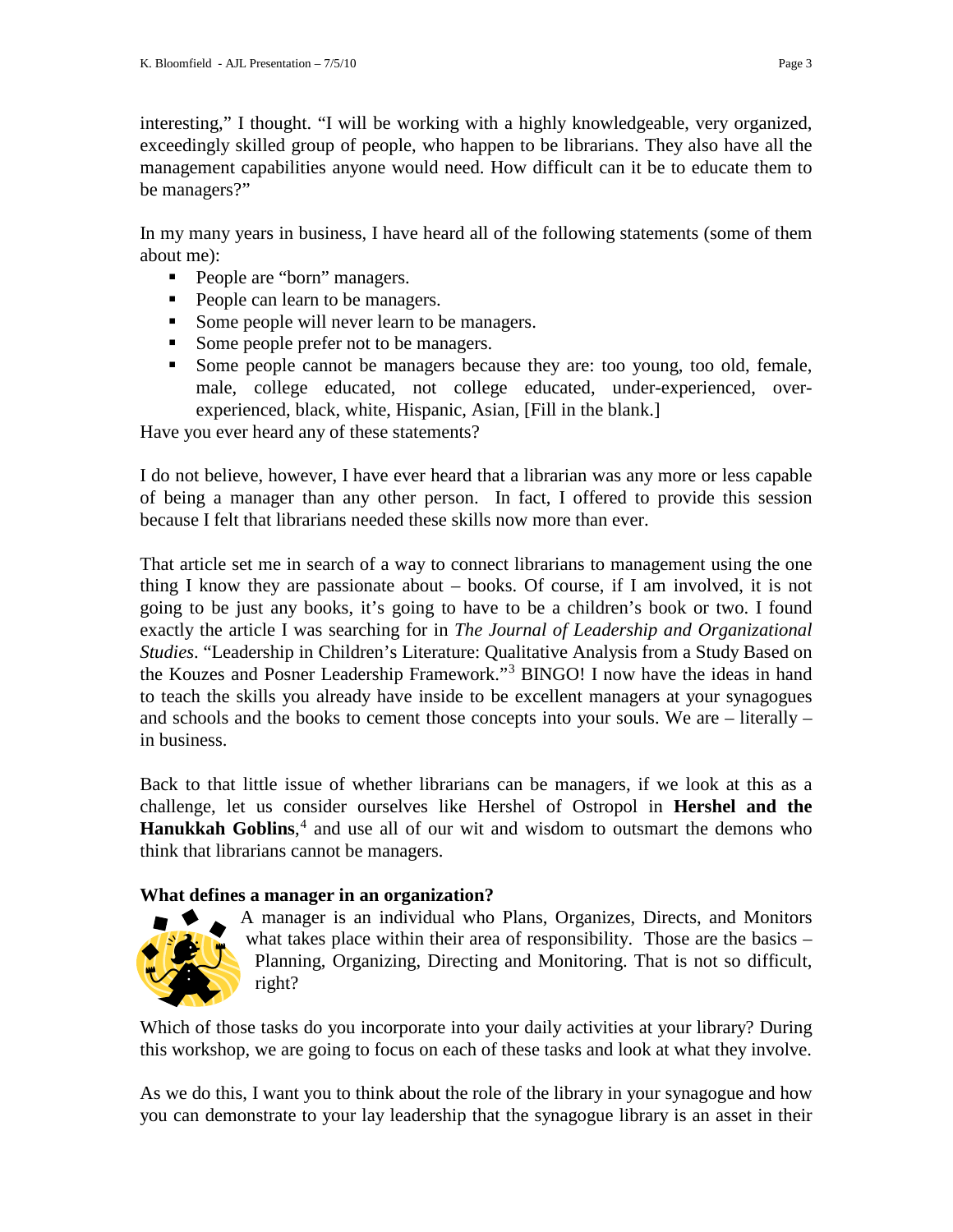efforts to draw in members, bring in revenue and create a focal point for community participation.

Let us start at the beginning. Every good manager needs a clear idea of where she or he is going and to know where you are going you need a … PLAN.

#### **1. Planning: "In Tel Aviv Shira's mother said, 'Look around. This is a busy modern CONSTRAINMONED CITY. But eighty years ago there was nothing here, just white hills of sand. Imagine, this city appeared like a miracle out of the sand.' And**  ALL VAN **Shira imagined."[5](#page-13-4)**

How many of you know the mission statement for your synagogue or school?

How many of you have a mission statement for your library that supports the synagogue/school mission statement?

To some the idea of creating a mission statement is a daunting task. However, other than the fact that it is not a solo endeavor, it is not difficult to create one. It just takes time and a little…imagination.

Writing a mission statement lets people know three things about your organization. In a few short sentences, you want to convey:

- 1. The reason your organization exists.
- 2. The product or services your organization provides.
- 3. The values on which your organization is based.

Let's review the Mission Statement Worksheet [Attachment A]

- 1. **What are the opportunities or needs that we exist to address?** (the purpose of the organization.)
	- a. Why are we here?
	- b. Who do we serve?
- 2. **What are we doing to address these needs?** (the business of the organization.) a. What is our business?
- 3. **What principles or beliefs guide our work?** (the values of the organization.)
	- a. How do we define values?
	- b. Whose values? Personal? Organizational/Institutional/Religious?

Now look at Attachment B, the Mission Statement of the Association of Jewish Libraries. Break up into small groups of 4-6 people and using your worksheets, see if you can find the answers to questions 1-2-3 of the Mission Statement Worksheet in the AJL's Mission Statement. Did they address them all?

I said earlier, creating a mission statement is not a solo endeavor, nor is it a one meeting and we are done event. You want to make sure that all the users of your library are represented when creating that mission statement. Do you have a staff? Other volunteers? Regular library visitors? A Library Committee? Do the members of your Library Committee represent the synagogue population? Is a member of your Library Committee on the Temple Board? All of these individuals are potential candidates for the Library Mission Statement Development Committee.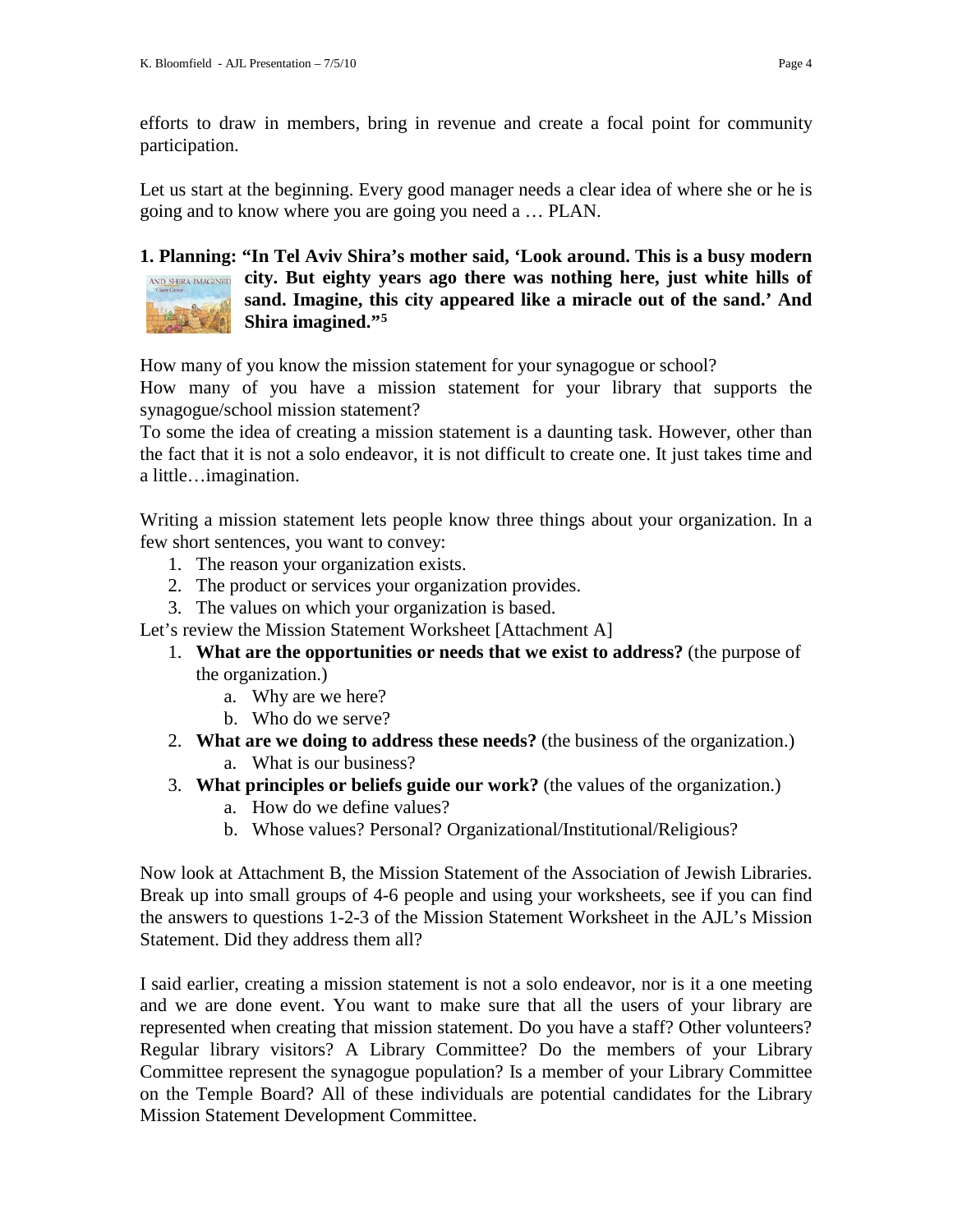The Ida and Howard Wilkoff Department of Synagogue Management of the Union for Reform Judaism publishes an informative series of booklets that are available free online. I am going to be referring to several of them this afternoon. The links are in your Workshop Bibliography (Attachment I).

*"Hear, O Israel: Creating Meaningful Congregational Mission Statements*"[6](#page-13-5) is one of the most helpful documents I have read in the many that are available on this subject. Using the material in this pamphlet and the worksheet we just went over, a small group of dedicated individuals should be able to prepare a draft mission statement for your review in a relatively short time frame. Keep in mind that the library's mission statement must reflect and support the synagogue or school's mission statement.

With draft in hand, you and the committee will need to make sure the powers that be in the temple or school – rabbi, president, educator, principal, board members, committees, regular visitors, etc. all have a chance to see and react to your mission statement. I can hear you – "Oy Vey!  $50 - 100 - 1000$  people come through my library – so many Jews, so many opinions!" It is going to be OK. Put a comment box next to an enlarged version of the mission statement displayed at the check out desk. Publish a write up in the temple bulletin and ask for feedback (sent to a volunteer's email address.) Read the comments. Respect the comments. Do not react to every comment. There may be some good ones, include those in your committee meeting discussions – both the positive and the lovingly critical. Set a reasonable deadline. Have a meeting with your small committee and create your final Mission Statement. Proudly display it at the check out desk.

Do not relax just yet, however. You are by no means done. Your Library Mission Statement is your opportunity to hook your synagogue board with the importance of having a Jewish library as part of their community trust. By understanding the importance of mission statements, strategic plans and action plans, you – with the help of your committee – will now create a presentation that will demonstrate to your lay leadership that you mean business, and the library is an asset in their efforts to draw in new members, bring in revenue and create a center for community participation. Let us look at how that happens.

Once you have your finalized mission statement, your next steps are easy (I say that a lot, don't I?) You now know where you want to go, so what do you need to do to get there? You need to create your road map/your long-term plan to bring your mission statement to life. To do that, we need a few more words in our management tool kit, along with some of Shira's imagination.

We need – Objectives: Broad statements of what we need to do to achieve our mission. An example might be "Establish Parent-child reading groups."

To reach that Objective we need – Goals: How exactly are we going to get this done? For example, we plan to hold one mother-daughter reading group for 4<sup>th</sup> graders in the fall semester and one father-son reading group for  $6<sup>th</sup>$  graders in the spring semester.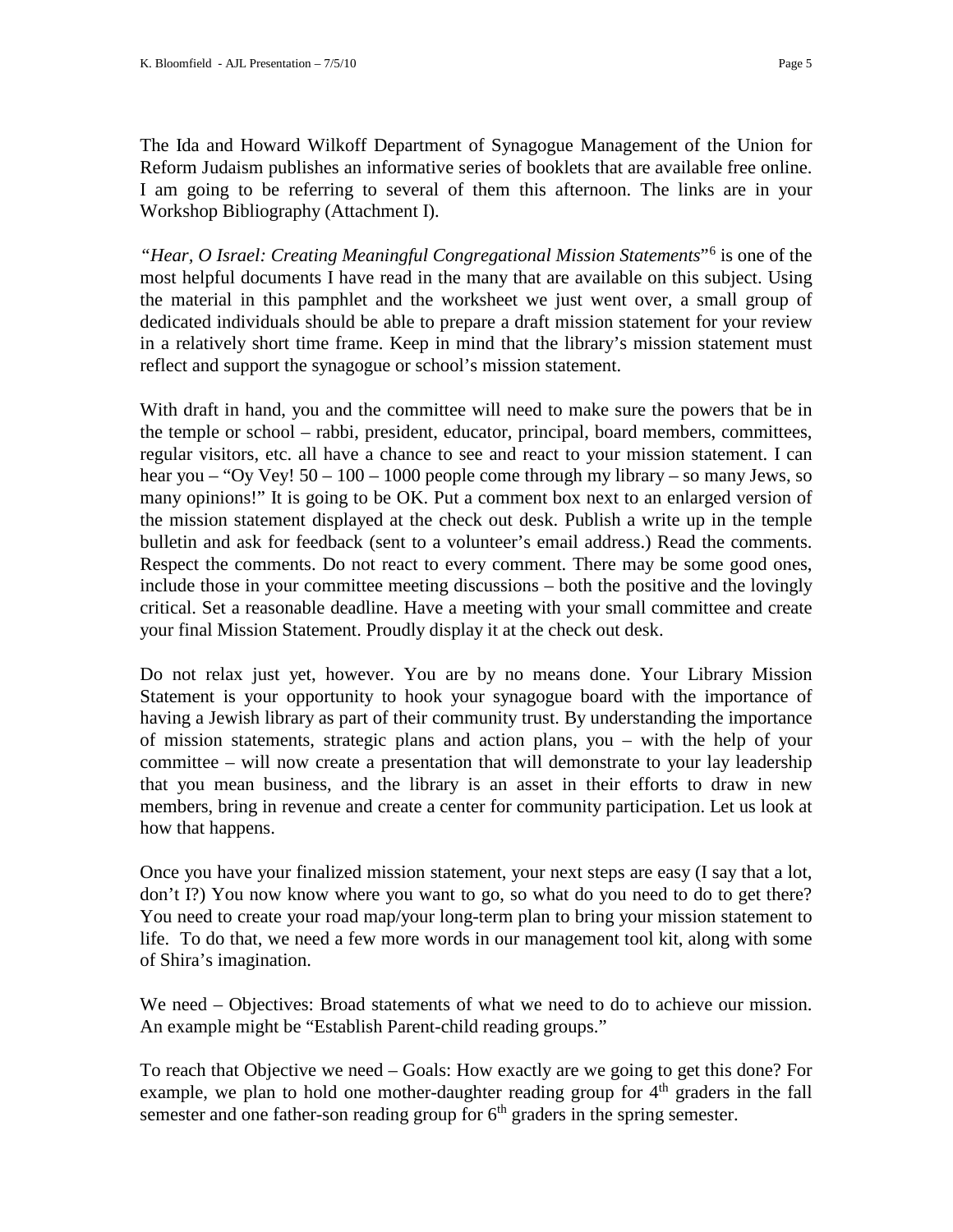That is great but how are we going to achieve those goals? We need Action Steps: Who is going to do what and by when?

Who is going to find an appropriate book for the mother-daughter reading group and by what date?

Who is going to Sign up a minimum of five participant families and by what date? Who is going to create discussion topic questions and by what date?

The Action Steps list goes on…Find Attachment C, another example mission statement for the B'nai Seferim Library. Using this mission statement, along with Attachment D, a form for writing out Objectives, Goals and Action Steps, break up into your groups again and see if you can come up with 2 or 3 objectives, goals and actions steps for the upcoming school year.

Congratulations! You and your Library Committee have a well thought out, detailed plan which you have shared with your Board of Trustees. The entire temple is excited over the happenings in the library. The library is becoming a focal point for synagogue/school activity. It is time for Step Two –

#### **2. Organizing: "All God's Critters got a place in the choir – some sing low, some sing higher, some sing out loud on the telephone wire, and some just clap**  mTERS **their hands, or paws, or anything they got."[7](#page-13-6)**

I am not going to spend any time discussing methods of organizing yourself. You are librarians. I am taking the enormous leap that you and your libraries are very well organized. If you are not, you must start there. Google "Personal Productivity." If you need help with this, contact me at [kathyb@forwordsbooks.com](mailto:kathyb@forwordsbooks.com) and we'll talk.

As a manager, one of your key responsibilities is to gather and organize your resources: time, money, facilities and people. These are all necessary components in your efforts to achieve the objectives laid out in your outstanding long-term plan. However, once you find them you need to recognize and utilize the best in each and every one of them. "All God's Critters Got a Place in the Choir."[8](#page-13-7) Finding your special people is a skill. "*Building Sacred Community: Volunteers in Your Congregation*"[9](#page-13-8) another URJ Booklet, is an excellent resource for ways to recruit volunteers for specific tasks. Again, the link for downloading is in the Bibliography (Attachment I).

Make sure whoever is in charge of Membership Packets lists the library as one of the volunteer opportunities in the organization. You are looking for the best and brightest, and your superb plan is going to help you get them. Create your own volunteer recruitment forms if you need to. Hold recruitment meetings and INTERVIEWS for the jobs. Yes, you can interview for volunteer jobs and turn people away if they are not right for you. Make it an honor to work in the library. It is not for everyone.

Organization skills include prioritization. You cannot do it all and you definitely cannot do it all at the same time. There are innumerable charts, graphs, methods and books that will explain the various ways to prioritize everything you need to do in a day, week, month, year or life.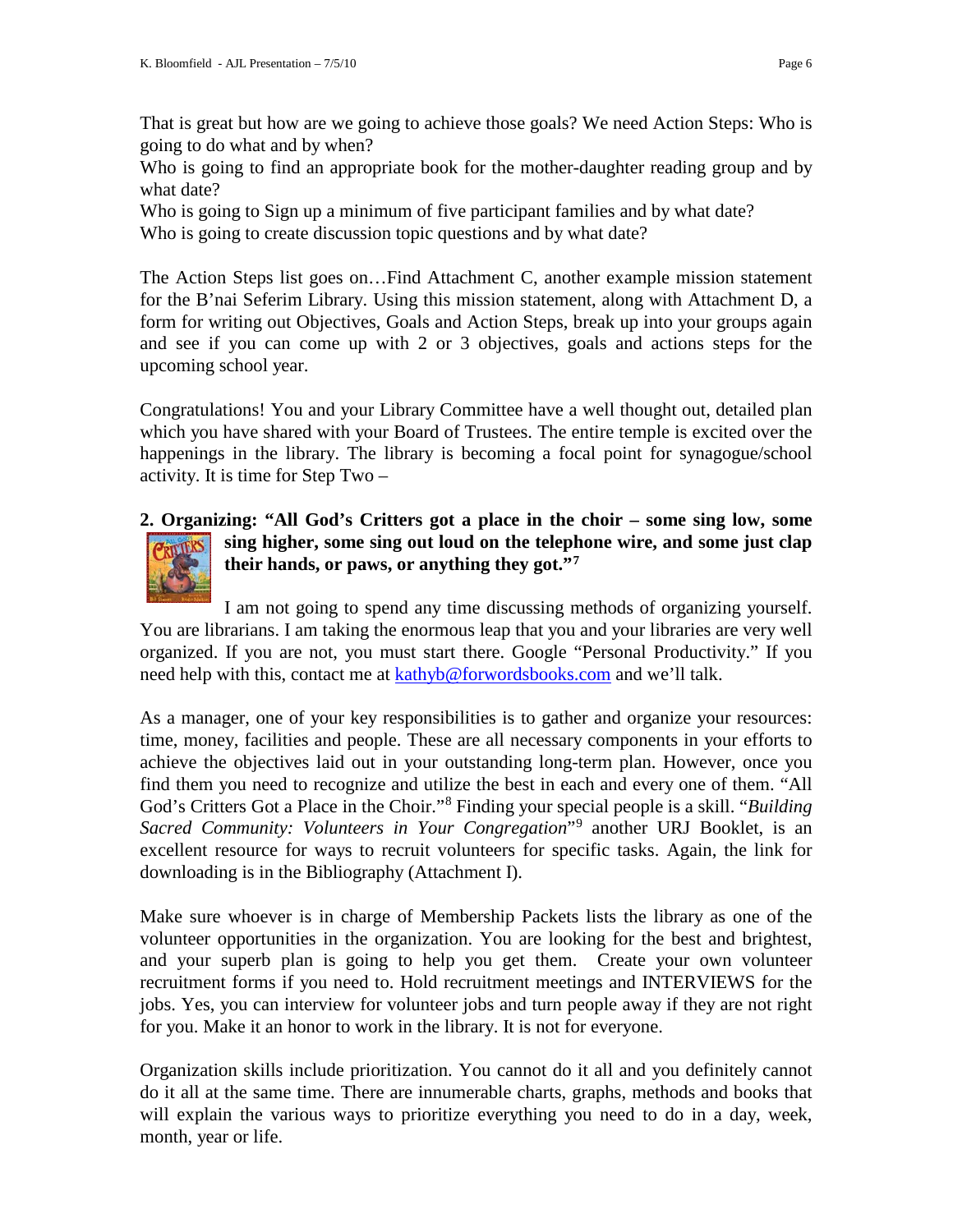I personally come from the "keep-it-simple-silly" school and love the show-don't-tellmethod. So I will demonstrate. You may have seen or read about this before. It is the idea of Stephen Covey, the time-management guru.<sup>[10](#page-13-9)</sup> (If you are reading this, you are going to have to use your imagination.)

I have in front of me a large wide-mouthed jar. I am placing several large rocks inside the jar. Is the jar full? Some say yes, others say no.

Here are some smaller rocks about the size of gravel. I think they may fit in the jar. I am pouring these rocks in the jar. Is the jar full? More say yes, some still say no.

Here is some sand. I am pouring the sand into the jar. Is the jar full? The majority say yes. A few say no.

What about some water? I fill the jar with water. Is the jar full now? There is a general agreement that the jar is now full.

What is the message I am trying to convey to you?

Many people respond with "No matter how busy we are, there is always room to do more." That is exactly the answer I would expect from a room full of Jewish librarians working for Jewish nonprofits! Excellent.

However, that is NOT the message of my demonstration.

What if I had filled the jar with sand first?

Would I have been able to fit the large rocks into the jar?

What would have happened to those large rocks?

Would I have simply tossed them away?

What if the large rocks represented your Mission Plan Objectives or the really important items you want to accomplish in your life. Would you want them tossed away?

Our days, our lives can be, and often are, filled with many little things – emails, phone calls, meetings, data entry, shelving, errands, etc. – things that perfectly capable volunteers can accomplish quite easily and for far less money. What about the large rocks? Who is paying attention to those?

In work or in life, we must keep our eye on the large rocks. Which of your objectives is going to have the biggest impact on your synagogue/school? Your resources should be devoted to those – they are your priorities.

Once you have determined your list of priorities: large rocks, smaller rocks and so on, provide a clear description of each project, the necessary resources that will be required, a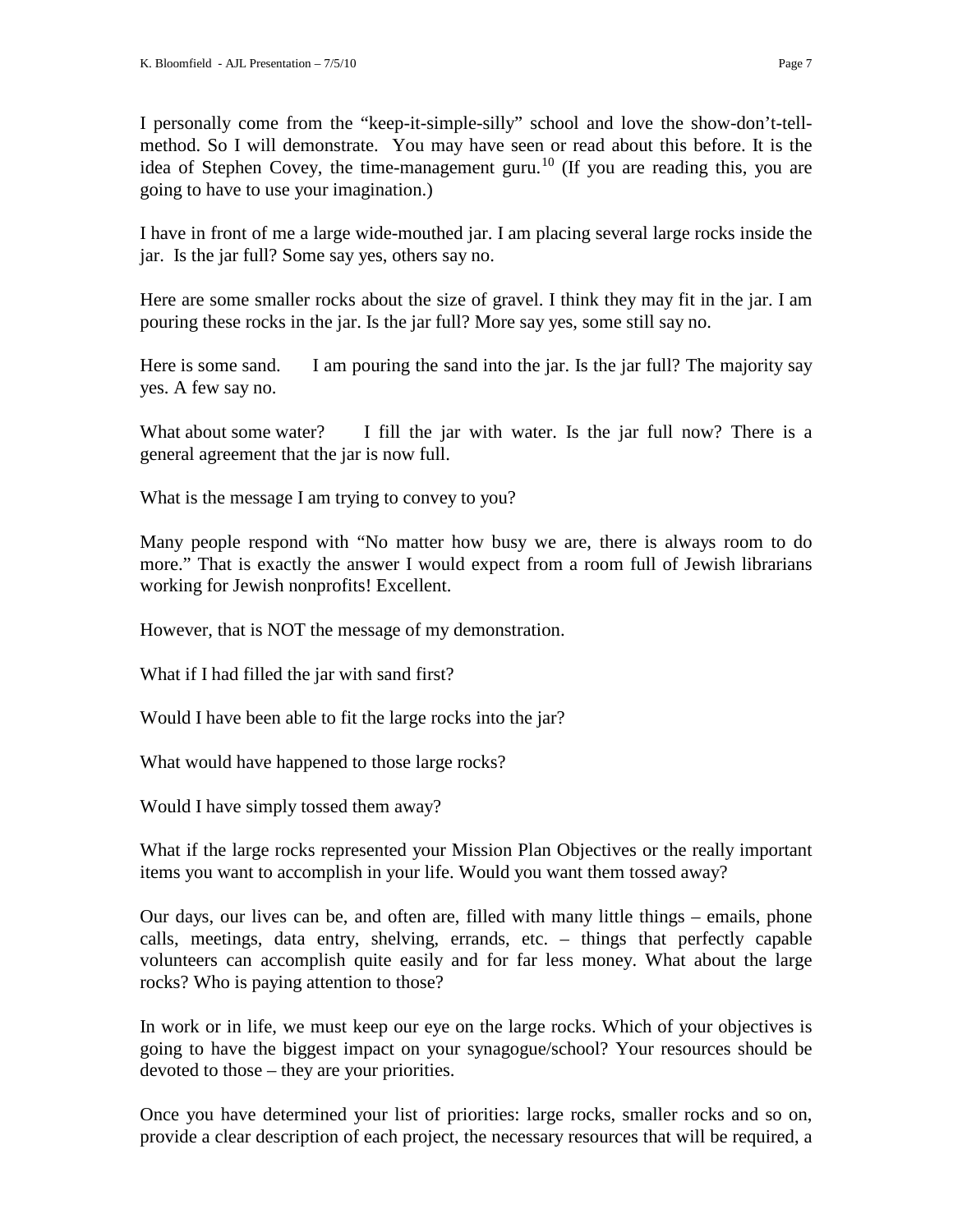timeline, and a job description for any individuals who need to work on the project. Once completed, review all this with your boss, chairperson, rabbi, president, etc. Make sure everyone agrees. Explain that this is going to be your task list for the next 6 months to one year.

Mazel Tov again! You have made a plan and organized yourself and your resources. You are ready for task number three:

**3. Directing - "[The Beggar] picked up the wooden spoon and stirred. When the pot EXECUTE SHEAD STEAM SOUTHERN STEAM STEAM STEAM STEAM STEAM STEAM STEAM STEAM STEAM STEAM STEAM STEAM STEAM STEAM STEAM STEAM STEAM STEAM STEAM STEAM STEAM STEAM STEAM STEAM STEAM STEAM STEAM STEAM STEAM STEAM STEAM STEAM** 



**'Not bad,' he said. 'But it could be better.'**

**'What could make it better?' asked the people.**

**'A little sugar, a little salt, a little pepper. That could make it better,' replied the beggar.**

**So they brought him sugar and salt and pepper."[11](#page-13-10)**

Remember back when you were planning, and you created all those action steps? You assigned, or individuals took on, responsibilities for tasks that were going to enable you to achieve the goals that would reach your objectives to get to your mission. Remember all that?

Now you need to be sure that everyone knows what she or he is supposed to be doing. Do they have all the resources they need to get their assigned job done? Did they receive enough training to do the work they were assigned? Your job now is to make sure that everyone is moving in the same direction – not to do the work for them! After all, **Bone Button Borscht<sup>[12](#page-13-11)</sup>** is interesting, but the cook knows it is even better with a little salt, a bit of pepper, a few onions, perhaps some cabbage…each little contribution makes for the perfect soup and it requires directing to make that soup taste good.

You, like the beggar in the story, are in charge of the soup. You cannot locate all the hidden ingredients. If the soup needs potatoes, tell someone to find potatoes, do not run to the grocery store, get the potatoes, wash them, peel them and put them in the pot. Who is stirring, tasting and watching over the soup while you are away?

This is the area of management where personality sometimes plays a part. Are you a person who can assign a task and let go, clear in the knowledge that your staff or volunteers are up to the job? Or are you someone who needs to know every minute detail of every job that is going on around you?

In the business world, we use many types of personality/style tests to attempt to understand ourselves and those around us in order to manage the workplace a bit better. You may have heard of some of these: Myers-Briggs, Galen, Jung, DISC, Gardner's Multiple Intelligences etc. The personality test I enjoy using was created by Dr. Gary Smalley<sup>[13](#page-13-12)</sup> and employs the traits of animals (what a shock, huh?) to see if we can understand ourselves better.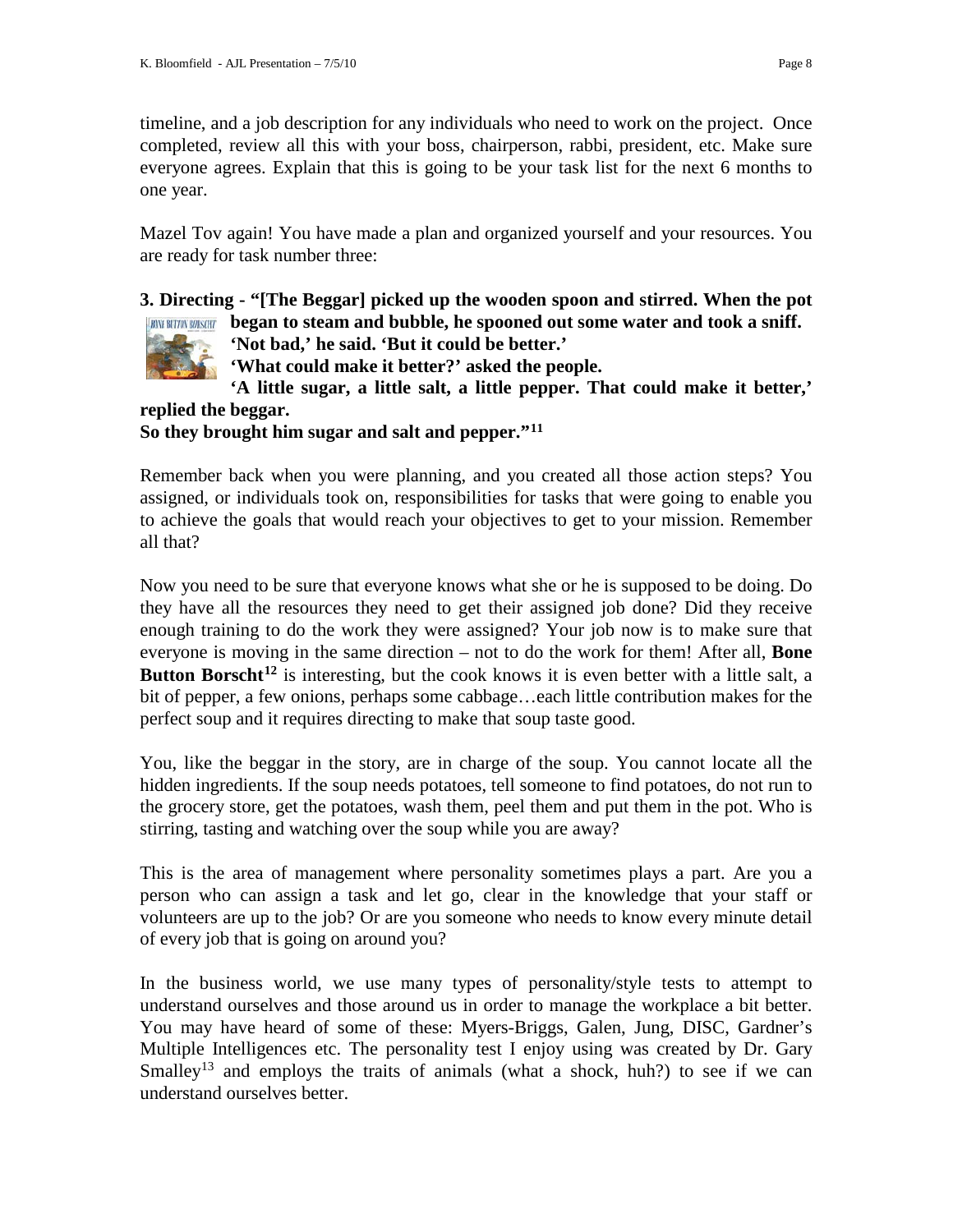Using the animal pictures below - A Lion, a Beaver, a Golden Retriever  $\&$  an Otter – think for a minute about each of those animals and the kinds of traits or characteristics they each exhibit.



You can also think of them in this way<sup>[14](#page-13-13)</sup>:

- **Lions** are leaders, decisive, bottom line, problem-solvers, not conversational.
- **Otters** are fun-loving, entertainers, networkers, motivators, creative, talkers.
- **Retrievers** are loving, nurturing, loyal, good listeners, encouragers.
- **Beavers** are hard-working, detailed, accurate, focused on quality.

Pick the one that best describes your management style. You must pick one. You cannot choose between two, three or all four. You must choose ONE!

Now write down at the top of a piece of paper, the strengths that you think are inherent in that management style.

Now underneath the strengths write some of the vulnerabilities or weaknesses you may experience with that management style.

There are no right or wrong answers here. What is important is for you to know and understand your own management style as well as the styles of those who are working with and around you. The best teams I have worked with have been compilations of all of these styles. I am a lion. I am very clear about that. When I was the Assistant Regional Director of the Northeast Council at the URJ, my boss, the Regional Director was a golden retriever. He was clear about that. He was absolutely conflict avoidant. Yes, it would drive me nuts! However, he admits, he hired me because I was a lion. Because I would say to him, you MUST go to this meeting and stand up for this issue or send me in to this meeting to stand up for this issue. We were a perfect pair. Moreover, there were times when he would tell me that I had to back off. I would always respect that. More importantly, because we knew each other so well and understood our styles so clearly, we always knew we had each other's backs. That is what a team is all about, no surprises and complete loyalty.

When choosing your team, keep your strengths and vulnerabilities in mind. Choose wisely and be honest. Find the right people, both paid staff and volunteers. Train them well from the very beginning. (Note: Attachment E is a handy "test" version of this exercise.)

As I said earlier, "*Building Sacred Community: Volunteers in Your Congregation*"[15](#page-13-14) that URJ Booklet, is an excellent resource for ways to recruit volunteers for specific tasks. Again, the link for downloading is on the Bibliography (Attachment I).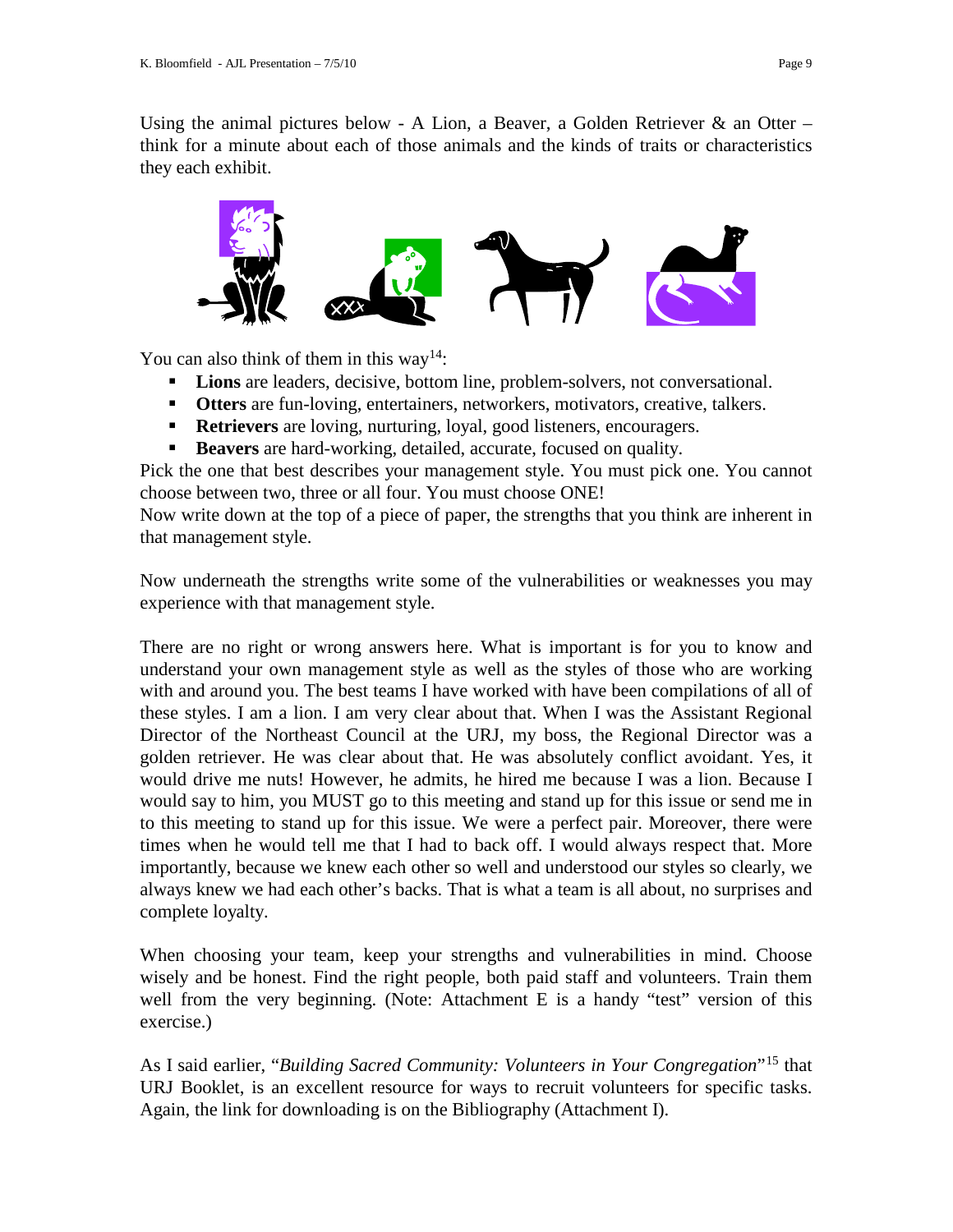We are entering the home stretch now. You have a plan. You are highly organized. You have put together an extraordinary team, and the work is delegated out to your group of superstars who are busy getting the job done. Take a deep breath….relax for a second...not too long...you have reached your last management task:

**4. Monitoring: "This year, little child, My dear little child,/ Did you put seeds in the** 



**soil,/ Happy that I'd chosen you to plant a garden?/ Did you paint a big picture and help to hang it,/ Happy that I'd chosen you to add beauty to the world?/ Did you share your toys,/ Happy that I'd chosen you to be kind to others?/ Did you laugh and have fun,/ Happy that I'd chosen you to lift** 

**the world's spirit?/ This year, little child, my dear little child,/ Were you the best little child that you could be?"[16](#page-13-15)**

For some, this may be the most difficult task of all. It is not easy to be in charge, but someone has to be the boss. Is that someone you? Would you rather sit at the front desk and check in the books, answer client questions or organize books on shelves? Sorry, that is what you built this amazing team of staff members and volunteers to do. Now we have to learn how to keep that wonderful gift of time and talent healthy and functioning. We are going to learn what it means to "Be the Boss." That is what monitoring is– supervising, taking control, watching over.

How do you perform this task without destroying morale, fomenting rebellion, losing respect for your staff and volunteers or them for you?

Of course, I am going to tell you it is easy, but I can also tell you I have heard and experienced some absolute disaster stories. Mostly, I believe, because they do not follow "Kathy's Key Commandments for Keeping Contented Staff." You will find these listed on Attachment F. As you read them below, I have provided some embellishments or some examples as necessary:

- 1. The Golden Rule works in business the same way it works in life. Treating your team the way you would want to be treated earns you bonus miles.
	- o Need I say more? This one is obvious.
- 2. Saying thank you to staff and volunteers on a regular basis like every single day – also pays dividends.
	- o When I was working at Mayyim Hayyim, the mikveh, I had a volunteer mikveh guide tell me that the one reason she volunteered so often at the mikveh was because I said thank you to her every time she was there. As a retiree, she was a volunteer at many other organizations. None of them said thank you. Ever.
- 3. A jar full of chocolates and wrapped candies on the corner of your desk will guarantee that you know everything that is going on in the office.
	- o My husband worked at home all the time we lived in California. When we moved east, he began working in an office. The first bit of advice I gave him was to have a candy jar. At first he laughed, but he took the jar. After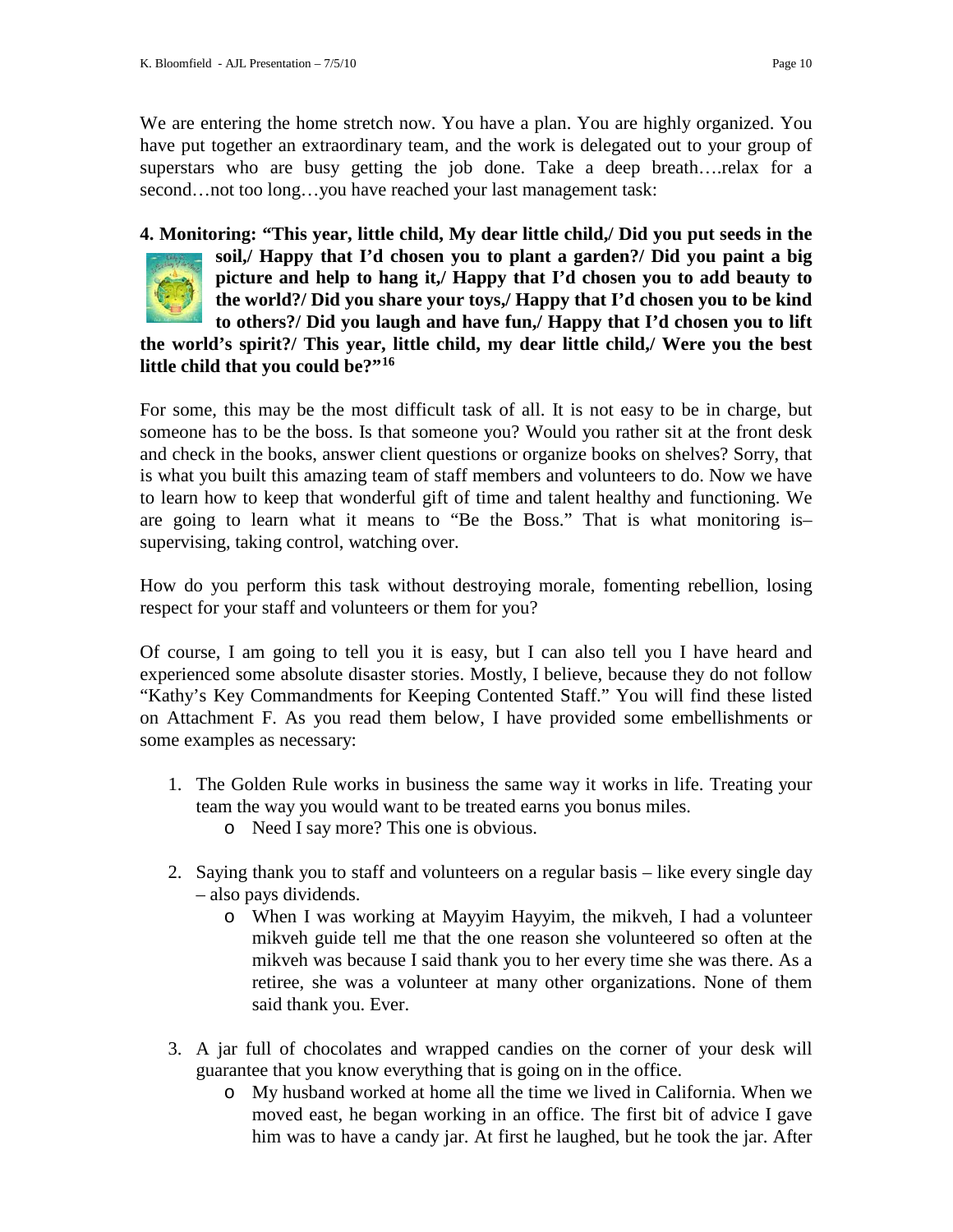- 4. Staff meetings are important. Once scheduled, they are sacred time. Try to schedule a potluck lunch occasionally along with the meeting. Food is a good thing. You spring for dessert.
	- o Start each meeting with a time for catching up with people's lives. Whose son was accepted to college? Whose daughter is having a baby? This is very important. I also every so often would begin the meeting with a story that had some sort of lesson, or I would give everyone a small gift, like small bottles of Tabasco ("we are a red hot team!") Then get to work.
- 5. Staff seeing their boss getting his or her hands dirty demonstrates your willingness to see things from their perspective.
	- o I have nothing to add.
- 6. Listen.
	- o Enough said.
- 7. Communication must be constant and ongoing. All channels must be clear at all times. Blocked channels create toxic environments.
	- o I unknowingly walked into a work situation with a blocked channel. The employees were experiencing "Stockholm Syndrome." They thought the boss above me was the enemy, because that is how their former boss had portrayed that individual. Creating a team environment was my first challenge.
- 8. Be unwaveringly honest. If you do not know, say that. If you cannot say, say that. Do not tell a lie. It will bite you in the butt every single time.
	- o The older I get, the easier it is to tell the truth. It is too difficult to remember who I said what to, the truth is easier.
- 9. Admit your mistakes. Laugh about it. They know you are human, you should too.
	- o My examples here are too numerous to recount. We are all on learning curves – every single day. If you can laugh at yourself, you will get all the help you need. Pretend as if you know everything, and you will be all alone in your efforts.
- 10. More often than not, your staff knows more than you do. If they trust you, they will tell you what they know. That trust is built on all of the above.
	- o Enough said.

Each individual on your team, whether staff or volunteer should know exactly what they are there to do and what you expect of them. What you want from an individual – Rachel for example - is for Rachel to be the very best Rachel, she can be. Your job is to help Rachel do that. You have your own job to do each day. If you are doing Rachel's as well, what do you need Rachel for? At least once, at best twice each year, you should sit down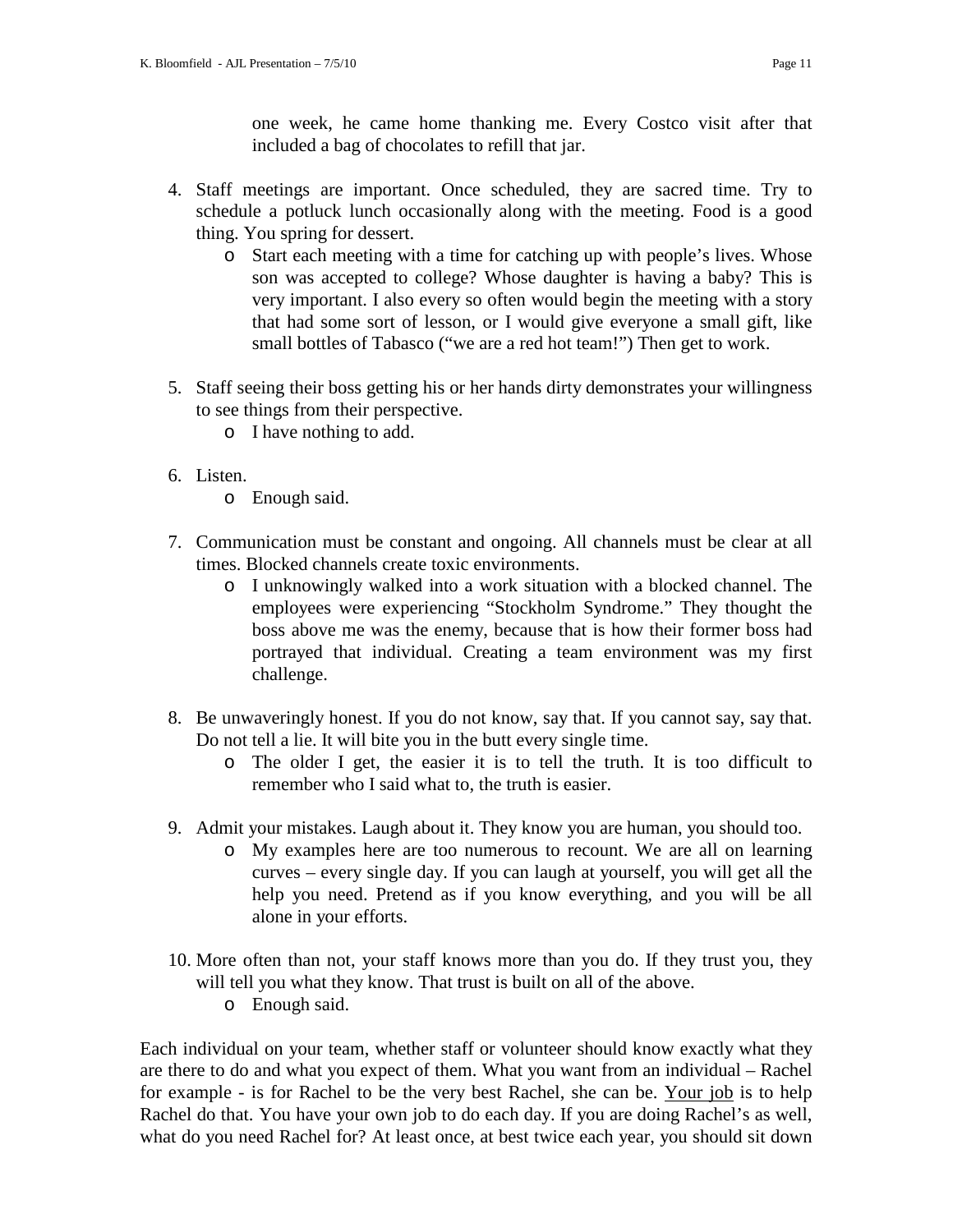with your staff members and go over their objectives and goals looking at how they are doing individually and as part of the team. There should be no surprises during these evaluation sessions as the communication between times has been open and honest, right? I have given you some example evaluation forms in your packets. Again, The URJ has a booklet on this, "*And Keep the Paths of the Righteous: General Staff Relations*"[17](#page-13-16) with some excellent guidelines.

However, there are times when even with all the laughter, the chocolate and the love, things do not work out. An individual has an issue of one kind or another and you have to confront it. You must confront it, for the sake of the team. Let us go over those steps (See Attachment G):

Step 1: Do your homework.

Find out exactly what the problem is. Is this a one-time occurrence or something that is happening regularly? Is this a sudden change in behavior on the part of the employee? Could you or a change in the organization have something to do with the problem?

Step 2: Talk to Your Employee

- Do they understand that there is a problem? If yes, what do they think the problem is? Does it agree with your conclusion? If it does not agree with your conclusion, explain what you are seeing. Discuss differences. Come to some consensus on the exact nature of the problem.
- If the employee does not understand that there is a problem, explain the problem very clearly. See if the employee can then agree that there is a problem. If yes, continue as we discussed before.
- If no, ask how the employee sees that they are contributing to the organization by the action they are performing. With careful and directed questioning, move toward arriving at the employee seeing how their actions are a problem within the organization.
- $\blacksquare$  Make sure that you understand the underlying cause(s) of the problem. Again, is there anything you or the organization contributed to creating this situation? Does the employee see the need to correct the situation?

Step 3: Once you both agree, restate the problem and the need to have it resolved

- Provide the employee with the reasons why the problem needs resolution.
- Gain the employee's agreement that the problem exists, that it needs resolution and his or her understanding of the reasons why.
- If possible, have the employee repeat the previous conversation in their own words: Problem – reasons for resolution

Step 4: Ask the employee for suggestions for resolution

- Use open ended questions: "What are you willing to do to prevent this from happening in the future?" "How can we work together to see that this does not happen again?"
- You can be more direct: "This cannot happen again, I need to know what you are going to do to insure that."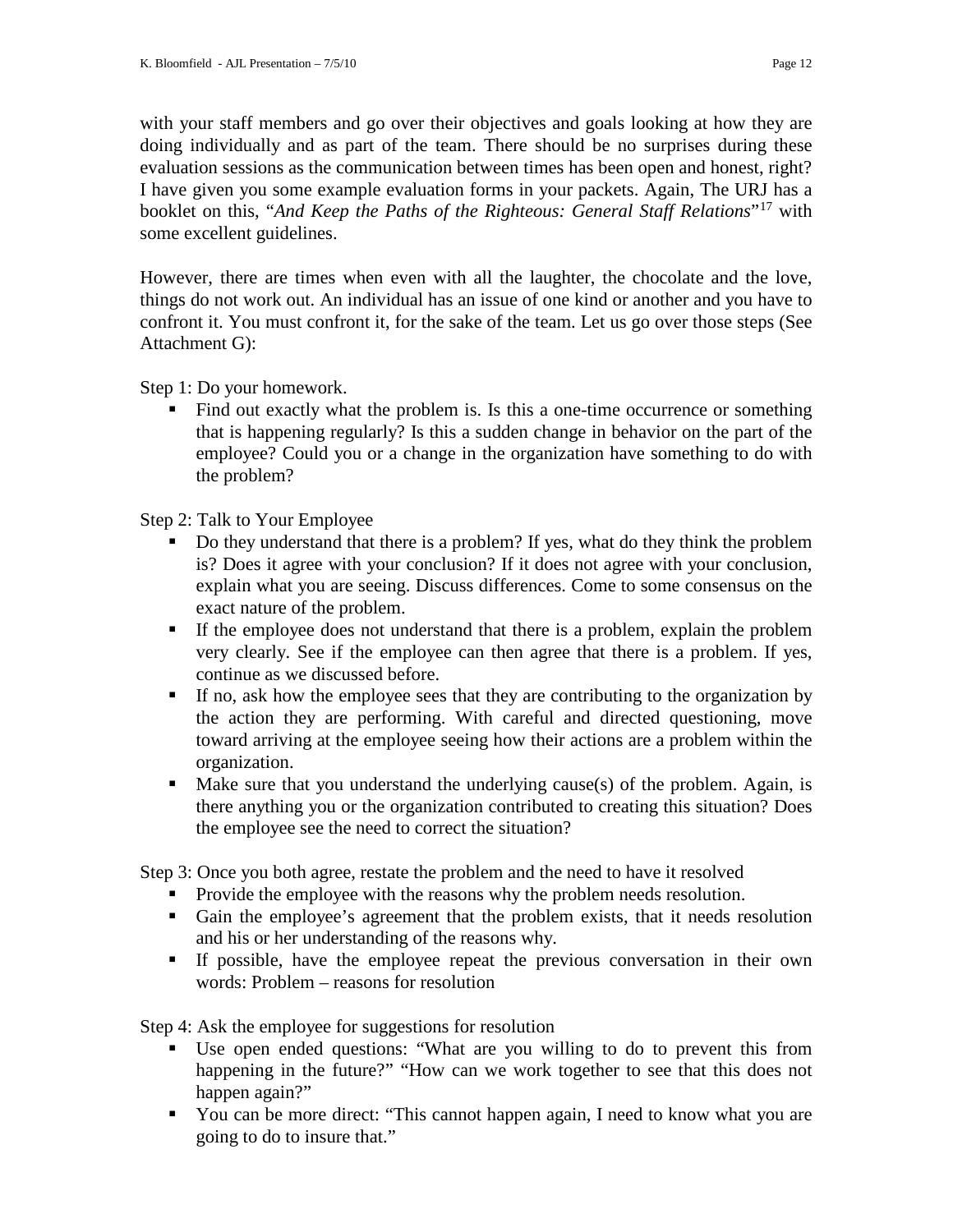Step 5: Get a commitment from the employee that the problem will stop. If necessary, set a deadline for the problem to stop.

- You may need to provide the employee with consequences for his or her actions should the problem not cease. E.g. "You can no longer smoke in the employee bathroom. You are only allowed to smoke outside during your 15-minute break period."
- Should I discover that you have smoked in the employee bathroom after our meeting today, you will receive a formal warning/you will be subject to a 1-2-3 day suspension/you may be terminated."

Step 6: Follow up on any deadlines you set.

- This is very important. If you do not follow up, your discussions hold no meaning.
- If your meeting included talk of a follow up meeting, on the agreed upon date, you and that employee should have that meeting. NO EXCUSES!

Step 7: Document any discussions of this type.

- Especially if it involves follow up action or possible disciplinary action of any kind. Be sure the employee is aware that you will be documenting any conversations you have regarding this matter. They have the right to see the documentation and to sign it.
- Documentation is very important should you find yourself in a situation where you feel it is necessary to terminate the employee. Your clear step-by-step discussions with the employee regarding this matter will demonstrate that you did everything possible to work with the employee regarding the situation.
- If you have a Human Resources Department or an Administrator, be sure they are involved in any situation that involves documentation or disciplinary action.

Always remember you are working with adults. Treat your employees as adults. Always act in a professional manner. Do not take any of this personally. Every individual has a choice in how he or she behaves – you included.

That was a paid staff member. What about a volunteer who does not show up for scheduled shifts or is disdainful of your clients or exhibits other less than helpful behaviors? Yes, even volunteers can be talked to, albeit in a more careful and gentle way. In these situations, always – please, always – get your rabbi/ temple president/principal/administrator involved.

Perhaps it is the case that the individual is just not in the right volunteer position. They want to be in the library, because they LOVE, love, love books! Nevertheless, that does not mean that the library is the best place for them. They may love books, but they talk – loudly – all the time. Maybe they do not know how to alphabetize (true story). Perchance they are unfamiliar with any book published after 1959. It is time to find our volunteer a new place to lend her wonderful giving heart. A better match is in order. Maybe you can use him to paste bookplates in books. The best place available for that activity happens to be in the social hall upstairs. Maybe, you need her to greet new members in the office. Maybe he needs to stuff envelopes for the upcoming High Holidays. Helping hands are